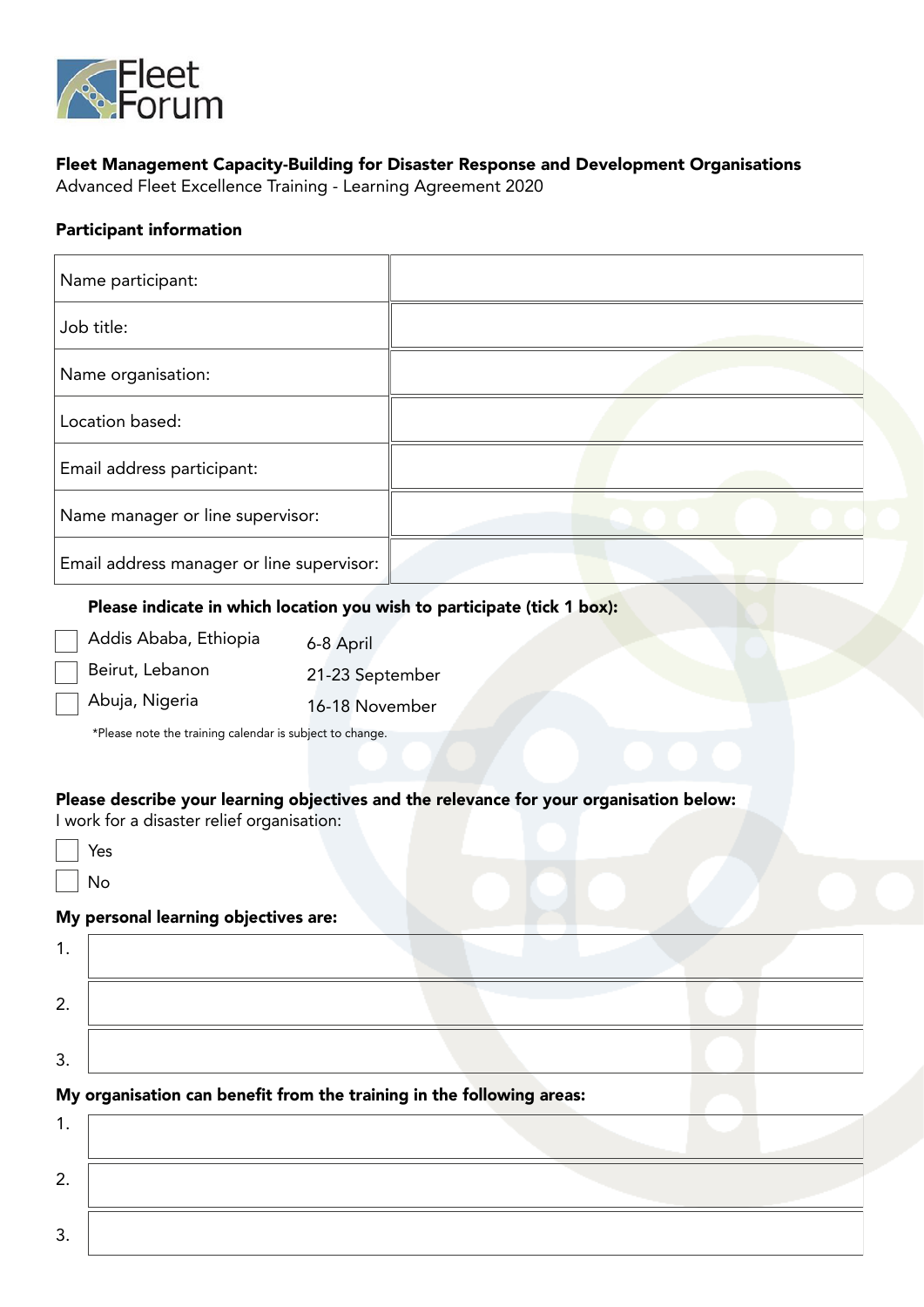

### After the training you are required to implement a business case. Please select maximum 2 areas that you would like to work on:

- The fleet of our organization needs to reduce 10% costs
	- The user satisfaction needs to increase with 20%
	- The road safety risks that we face by operating our fleet needs to be mitigated to an acceptable level
	- Our environmental footprint needs to reduce by 15%

### Kindly request your manager / line manager to fill in the section below:

Comment on personal learning objectives, benefits for the organisation and desired results:

What is the single biggest issue you have with your fleet operations?

# Outline Advanced Fleet Excellence Training

| <b>E-learning modules</b>             | In the e-learning modules the theory and concepts of<br>humanitarian fleet management are addressed.                                                                                                                                                                                                                                                                                                       |
|---------------------------------------|------------------------------------------------------------------------------------------------------------------------------------------------------------------------------------------------------------------------------------------------------------------------------------------------------------------------------------------------------------------------------------------------------------|
| Submission of data                    | Provide basic fleet data (situation as is) to Fleet Forum.<br>The following data needs to be provided for the last fis-<br>cal year:<br>Number of vehicles<br>Number of kilometres driven<br>Running (operating) cost per kilometre<br>Number of accidents and incidents<br>Litres of fuel per 100 km                                                                                                      |
| <b>Online test</b>                    | Participants will complete an online test to assess their<br>understanding of the concepts covered in the Basic Fleet<br><b>Excellence Training.</b>                                                                                                                                                                                                                                                       |
| 3-day workshop                        | The workshop aims to build on the theory and concepts<br>in practice as well as provide the participants with an<br>opportunity to practice their soft skills, needed to be a<br>fleet manager.                                                                                                                                                                                                            |
| Fleet management project              | It is the participant's responsibility to identify and<br>implement a project with the support of the line mana-<br>ger within the respective organisation. This project must<br>meet the requirements identified by Fleet Forum and the<br>participant must follow the process outlined.                                                                                                                  |
| <b>Evaluation implementation plan</b> | Upon completing implementation of the project,<br>participants will submit a project evaluation and<br>deliverables, as identified in the project plan. The<br>appointed panel will review the deliverables as per<br>the project criteria, and on that basis, the decisi-<br>on will be announced to the participant and he or<br>she will be entitled to receive their Certificate of<br>Accomplishment. |